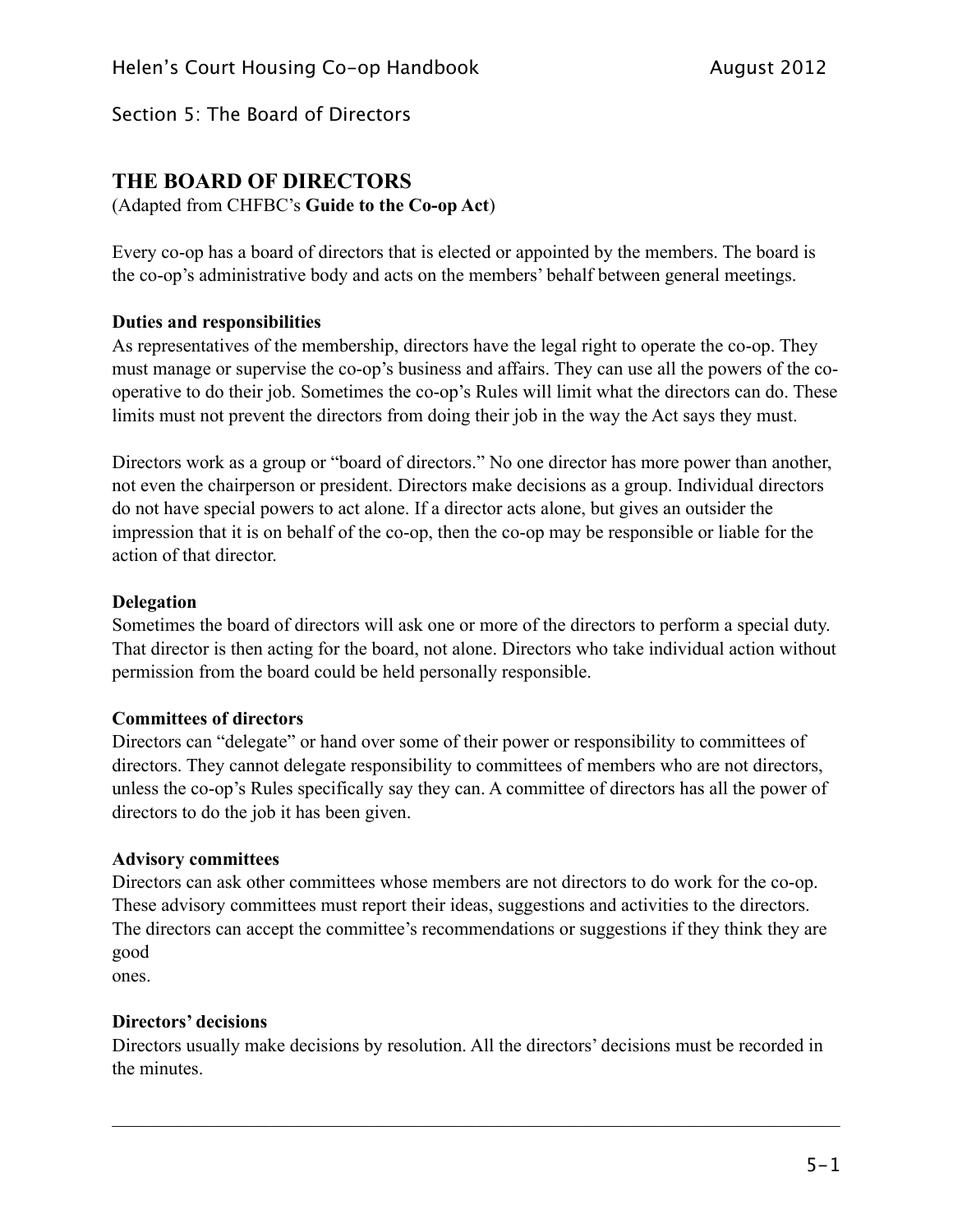## **Fiduciary duty**

Directors are legally responsible for managing the co-op. But the co-op doesn't belong to the directors—it belongs to the members. As representatives elected by and responsible to the membership, directors must give priority to the interests of the co-op ahead of their own personal interests. This is called a fiduciary duty. Directors must conduct the business of the co-op based on certain standards of conduct.

## **Standards of conduct for directors**

Directors (and officers) must follow certain standards of behaviour when they are in office. They must:

- act in the best interests of the co-op (and not in their personal interest or the interests of a small group)
- act honestly and fairly
- show care, prudence and skill when doing their job (and get help when needed)
- follow the Co-op Act (they must know what is in the Act)
- follow the Memorandum and Rules of the housing co-op (they must know what is in these documents)

A housing co-op cannot give directors or officers permission to act in a way that is different from these standards.

## **Conflicts of interest**

Directors of a co-op have the power to make decisions that ordinary members usually cannot. Because of this, they may sometimes find themselves in a "conflict of interest".

## **What is a conflict of interest?**

Conflicts of interest arise when the co-op enters into a contract or transaction that provides financial gain to a director or officer or to someone or some organization in which the director or officer has a material interest. Not all conflicts are problems. But serious legal problems can develop if the conflicts of interest are not talked about or "disclosed."

The Co-op Act requires directors to disclose conflicts of interest. The rules on conflict of interest in the Act are fairly narrow. They only relate to financial gain. If there is no financial gain to the director or the director's family or business, there is no legal conflict of interest. People often misuse the term "conflict of interest". Be careful that it really is a conflict of interest before naming it so.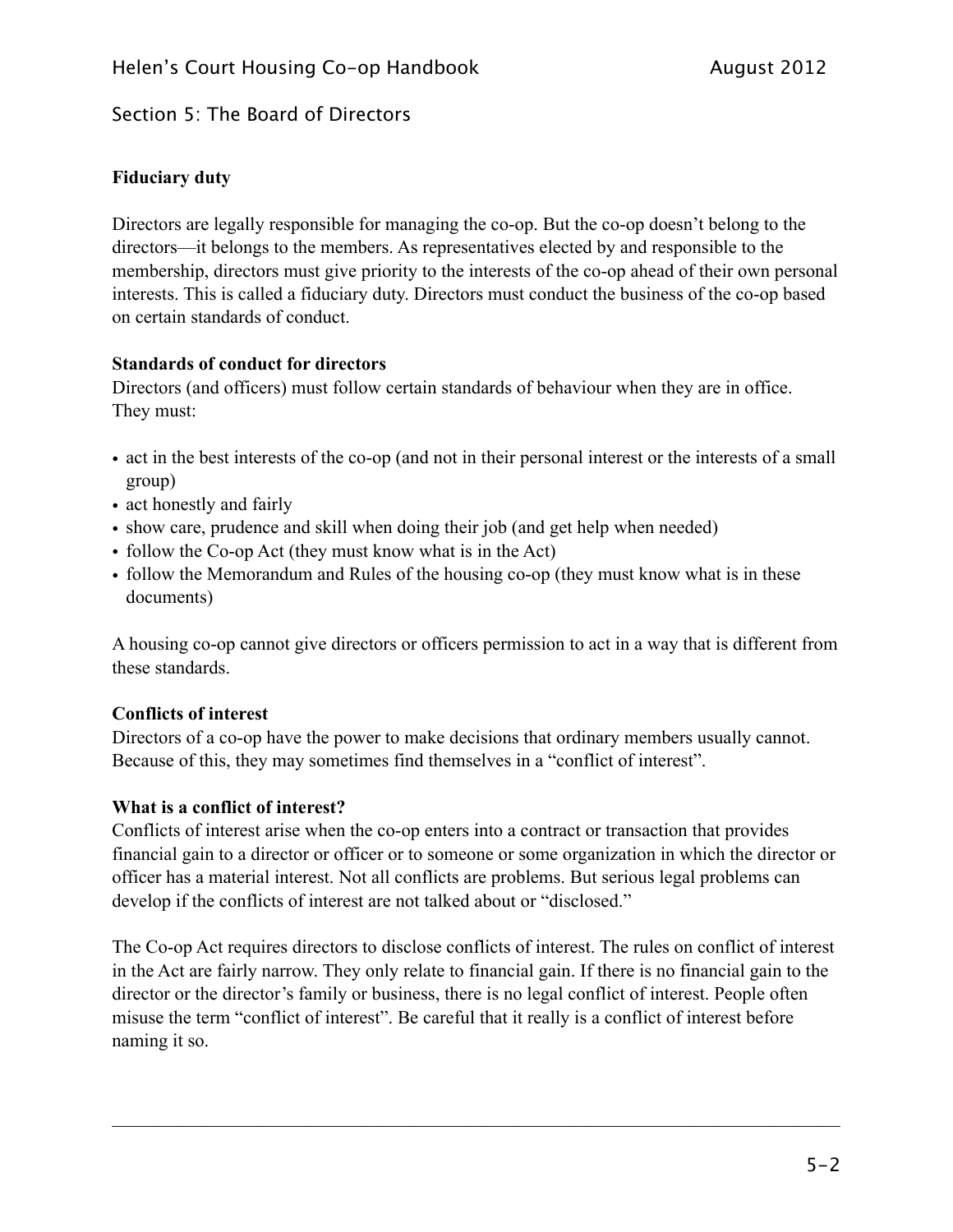It is a conflict of interest when, for example:

- the co-op hires a director or the director's spouse to do work for the co-op, such as painting vacant units
- the co-op buys goods or services from a company owned by a director.

It is not a conflict of interest, based on the Act's definition, when, for example, a director votes:

- to hire a close friend to do work for the co-op
- to appoint the director's spouse to chair a committee
- to terminate the membership of a neighbour when the same director laid the noise complaint that is the reason for termination.

Situations like these could be seen as examples of a director's bias, bad judgement, poor leadership or unethical conduct. But they are not conflicts of interest as the Act defines them.

### **Ethical conduct**

The conflict of interest requirements of the Act set a modest standard. But that is not all there is to acting honourably, in a way that is worthy of members' trust. Sometimes it's hard to tell whether a situation puts a director in a conflict of interest. As a director, this is something to think about before you act. A co-op community may want to set standards of conduct for directors that expand on what the Act requires.

# **FUNCTIONS OF A BOARD OF DIRECTORS**

(Adapted from material in **The Board of Directors Co-operatives**, Garoyan and Mohn, and material developed by Homestarts).

### 2. THE DECISION-MAKING FUNCTION

Boards of housing co-ops are elected by the members to plan and co-ordinate the management of the co-op within policy guidelines established by the members. The Board makes proposals to the members on policy matters (in by-laws, rules, etc.) and budgets, but power to make the final decision in these areas rests with members. The members in this respect govern the co-op directly while the Board has responsibilities related to management.

To fulfill its decision making function effectively, the Board must avoid getting bogged down in day-to-day management and operational decisions which can best be handled by committees,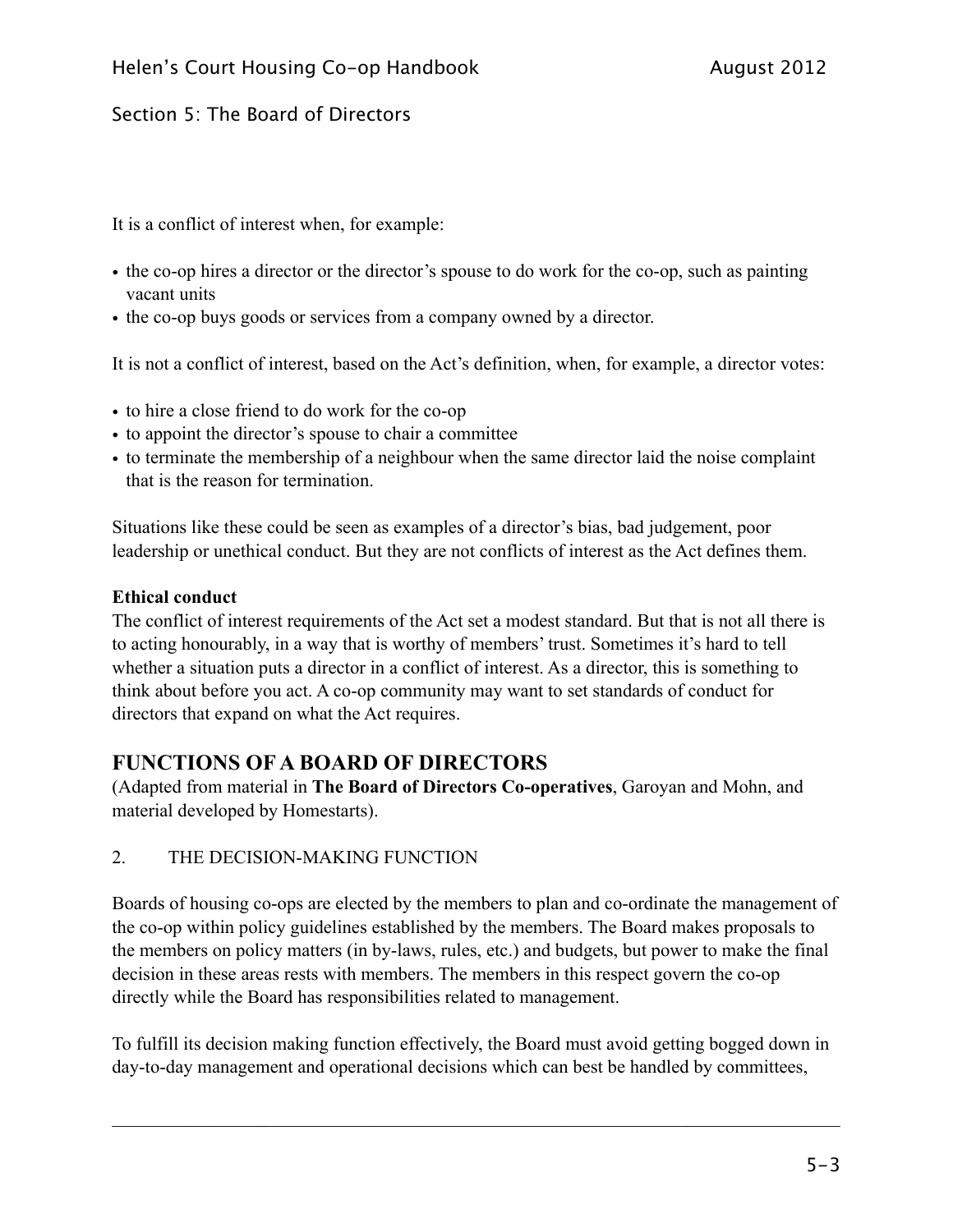individual volunteers or staff who have been delegated responsibilities. If the Board's energy are diverted from its essential role of planning and co-ordinating the overall management, the coop will suffer from a lack of leadership and direction.

Even when it has the authority to make the final decision, the Board has a responsibility to make sure that the decision-making process is open and collaborative.

## 3. THE ADVISORY FUNCTION

The Board receives information and proposals from a number of sources within the co-op and must channel appropriate information and advice to members, committees and staff. It has the responsibility to advise about the following:

- problems affecting the organization and possible solutions
- the democratic structure and how members can participate effectively
- areas where by-laws or policies should be adopted (or amended) and why a particular approach is being recommended
- changes in procedures adopted by the Board to guide the operations of the co-op

As part of its advisory function, the Board is responsible for ensuring that members, committees and staff have the training and skills that they need to make decisions.

## 4. THE TRUSTEE FUNCTION

The Board's trustee function require it to juggle many interests and requirements to serve the best long-term interests of the co-op. In its function as trustee, the Board:

- represents the co-op on all legal matters
- ensures the co-op complies with all relevant financing agreements and government legislation
- ensures the co-op does not exceed its lawful authority and that its by-laws are properly adopted, amended, and followed
- assumes the responsibility for ensuring effective financial management
- monitors and appraises the performance of staff and committees
- ensures that the co-op fulfills its employment obligations to staff
- ensures that the rights of the individual member in relation to the co-op as a whole are protected and enhanced
- recognizes that the position of director is founded on confidence and good faith